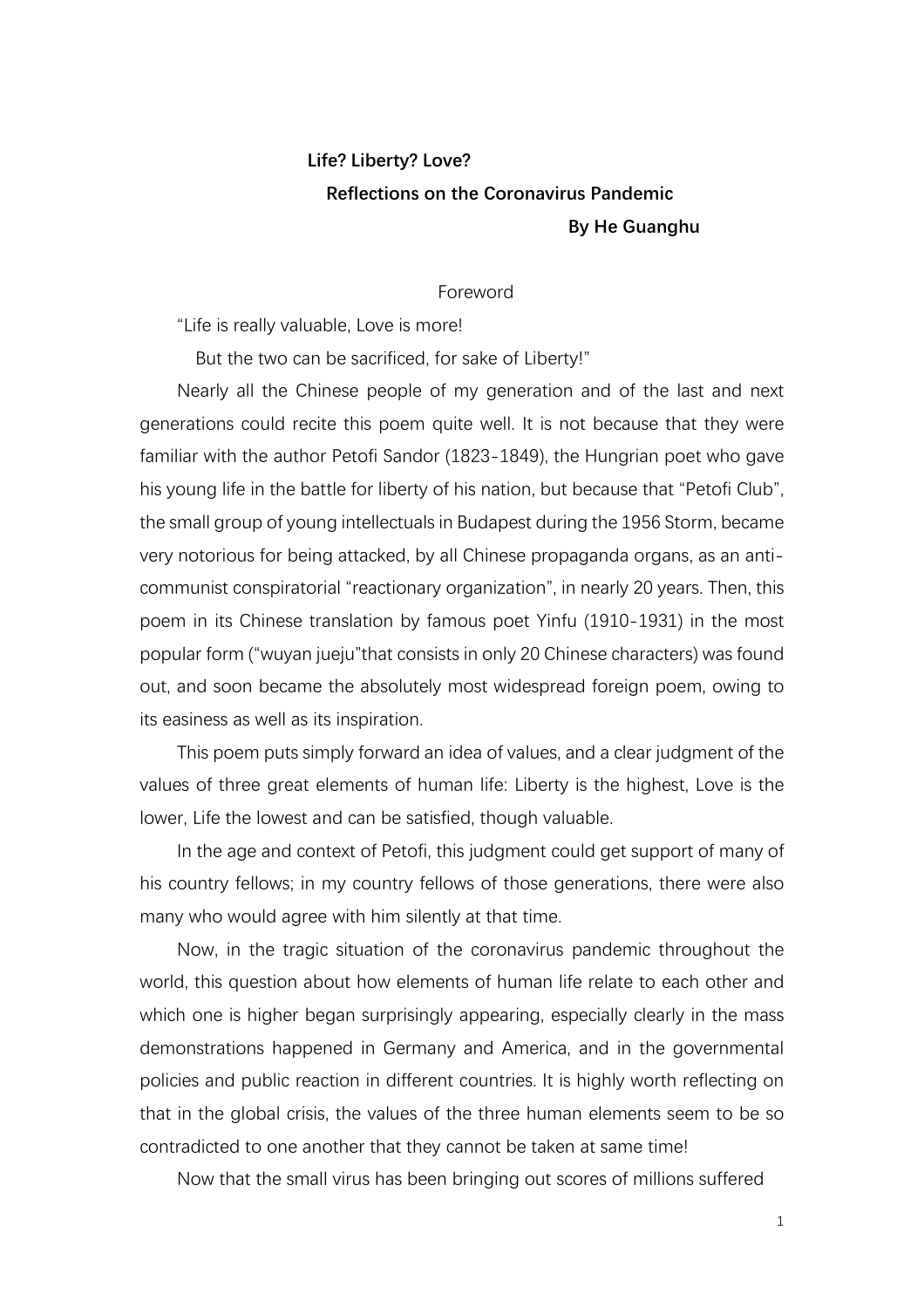and over one million died in such an age of highly developed medical science and technology and social control measures, and we have not yet seen the end of tunnel nearly one year later, is it not necessary to make some serious reflections from different and multi-dimensional perspectives?

1. Sacrifice Life for Liberty?

1.0. Defining Life, Liberty and Love Eros (xiai, length of Love), Philia (*qingai*, width of Love), Agape (*renai*, daai, aixin, height of Love)—Loving heart

 1.1.For sake of protection of life, more and more people conform to the administrational requirements or rules for social–distancing, mask-wearing, etc. But for sake of reservation of liberty, many demonstrators protest such rules, and their attitude can be expressed in a poem after Petofi style:

"Life is truly valuable, Liberty is more! But Life can be satisfied, for sake of Liberty!"

 1.2.The problem here is that in the pandemic, how you live relates to how others live. If you are infected and then infect others, you would impair their right to decide their life. When you neglect your own life, you are neglecting lives of other people.

 But, morally speaking, anybody has no right to make sufferings while he/she has the right to pursue happiness; legally speaking, anybody has no right to deprive others'of lawful liberty while he/she has the liberty to exert his/her own lawful right; theologically speaking, anybody has no right to neglect others'lives, even no right to neglect his/her own life!

1.3. Therefore, the "Reverence for Life" (A. Schweitzer) should be held up as a basic principle in the pandemic and "Post-Corona" age. That means the reverence of life of yours as well as other people's, human as well as other animals', because all the lives have the same ultimate and holy origin, all lives are interdependent on each other and connected as members of a whole body.

So, we reject the attitude of many demonstrators above-mentioned for this reason: you may sacrifice your own life for your own liberty or for the whole's liberty, but you cannot sacrifice the life of others or of the whole for your own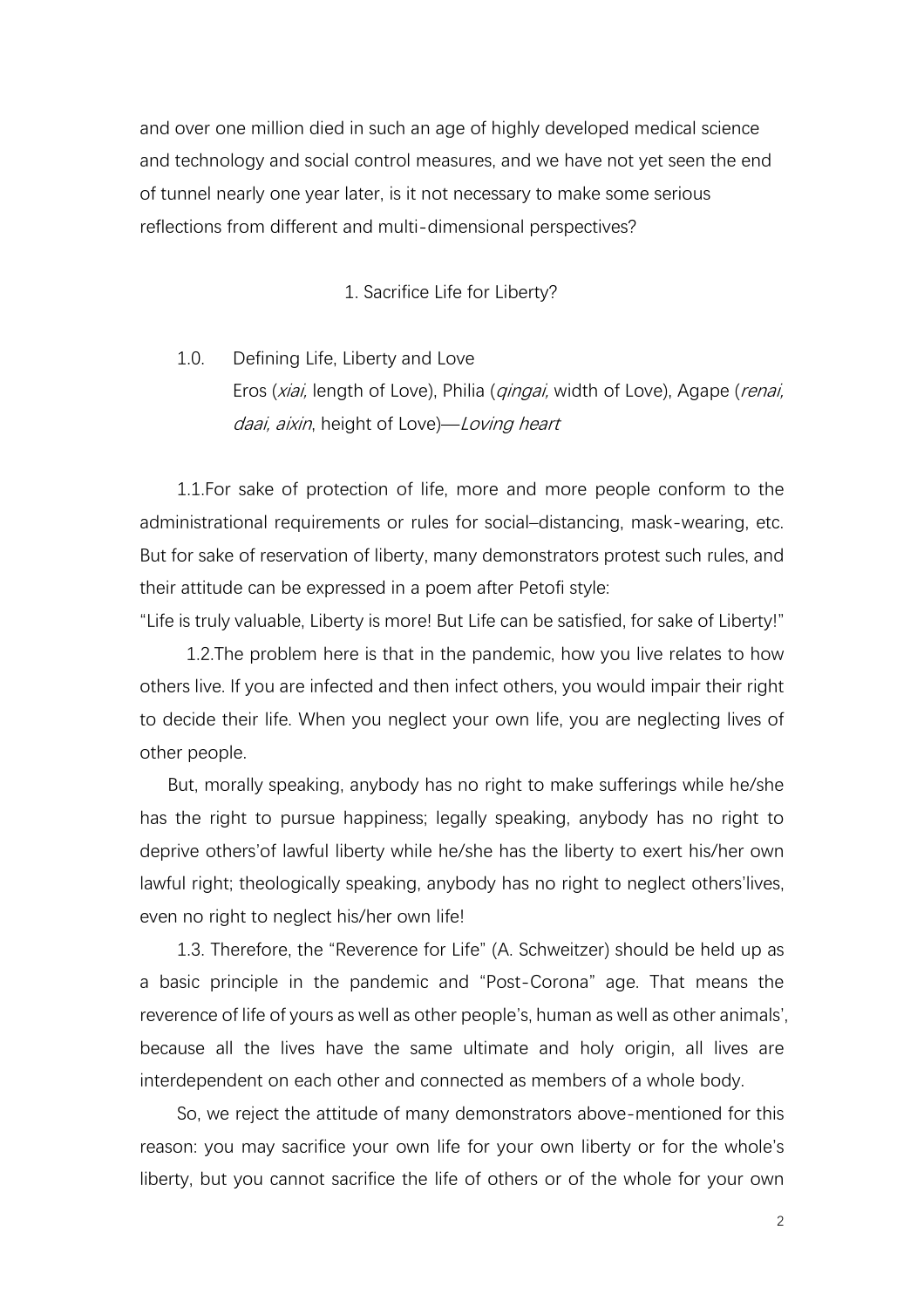#### liberty!

## 2. Sacrifice Liberty for Life?

 2.0. Then, how about an argument from the opposite side? How would it be to sacrifice one's liberty for the sake of life?

Y.N. Harari published an essay titled as "The World after Coronavirus "soon after the pandemic broke out, pointing to a huge danger that the administrational restrictions on liberty with various high-tech means due to the pandemic may be prolonged or become perpetual. Many facts show that the danger is truly real. So, we also must positively consider the demand put forward by the demonstrators mentioned above.

2.1.After the Chinese government locked down the city of Wuhan, some villagers blocked roads with stones and clubs, stopping with all means any vehicles from Wuhan and Hubei entering or passing their regions; many districts forbade people from outside to enter. Even long after, there were some compounds were isolated by peasants around, some citizens rejected compatriots returning from abroad in spite whether they passed the official health check and even quarantine. And recently there were reports about old people unable to remember "health code" were denied to bus aboard. All these are just the top of a huge iceberg.

 2.2.These phenomena lead to a serious question: You may sacrifice your own liberty for your life or for the life of the whole, but do you have the right to sacrifice the lawful liberty of other people or of the whole for the sake of your own life?

 The answer is obviously the negative. In the case of sacrificing the lawful liberty of others is not for sake of the life of yours or of the whole, but for sake of some interests else, the answer is more obviously and absolutely the negative.

The commonality of such cases (or banality of evil, in Arendt word) cannot make them reasonable or justify them.

2.3.As for human nature, the relationship of liberty (or freedom) and life is neither juxtaposition nor contradiction. The former is the essential element of the latter.

Therefore, if a person lost freedom (not only in socio-political but also in philosophical, ethical and psychological senses) in part or totally, he/she may still live as a living creature, but he/she actually lost his/her human life in part or totally.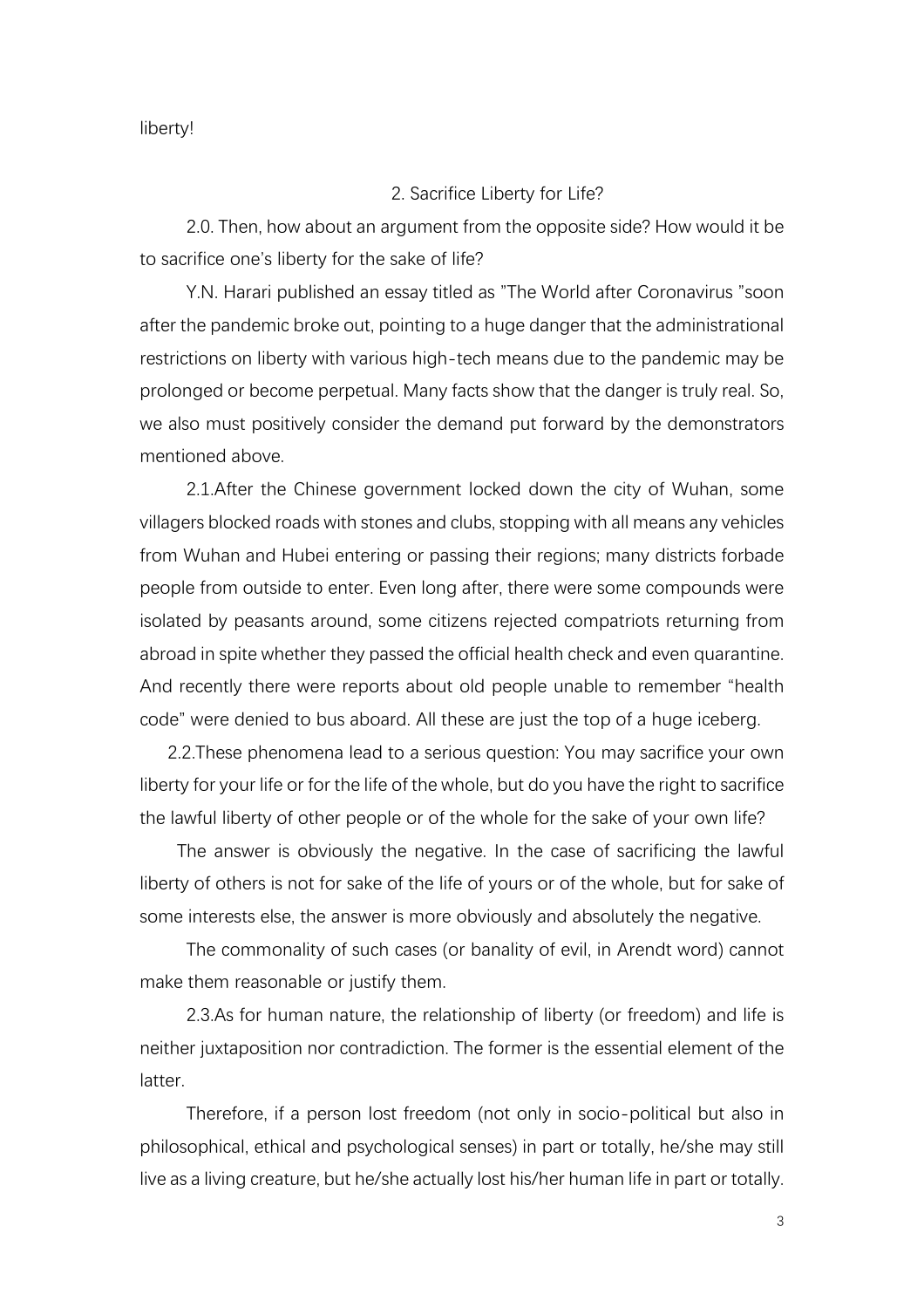This is the reason for such terms as "vegetative people" and for abolishing the slavery system.

And if we consider the sociality as essential to the human nature, associating with the feelings of people watching their familiar noisy streets turned empty, and the sadness for keeping away from their lovers or beloved, we can understand more the attitude and mentality of those demonstrators--Is such a life a human life? Is such a life worth living?

 However, if you, for the truly human life, even lost your biological life, would that be like "taking water with a bamboo basket"?

Here it seems that we have fallen into a dilemma: "Life or Liberty, this is the question!"

## 3. Aixin or Charity—the Final Answer?

 3.0. Once I saw two slogans on my wife's sport jacket: "Enough is a Feast", "Man has only himself as his only friend and his only enemy." Then I thought: If a man has only himself as his friend, is it not because he only loves himself? And if a man becomes his own enemy, is it not because he indulges in his excessive pleasure or willful liberty?

3.1.In the pandemic, we may feel that the"warnings"or"notices"about healthy habits and everyday trifles are too troublous, and keeping away from others is too boring, so that we cannot but cry out or say in heart: "I am tired of this, no better than to die! I will go out! "

However, when we think of our wives or children, parents or lovers, friends or beloved…may be infected owing to our taking liberty at will to do what we want to do, then we could come back to our senses, and could control ourselves. Because of the Aixin(Loving heart) or Charity, we can love others, and could feel that what we have now is enough, even is a feast.

 On the other hand, we may think that if our death could be returned with normal and free and happy living for all our beloved people, then we would not be so afraid of death.

Seen from this perspective, when you have Aixin or Charity, you will be able to love the life of others and to limit your liberty voluntarily, and you will not sacrifice the life of other for your own liberty, and will also not satisfice the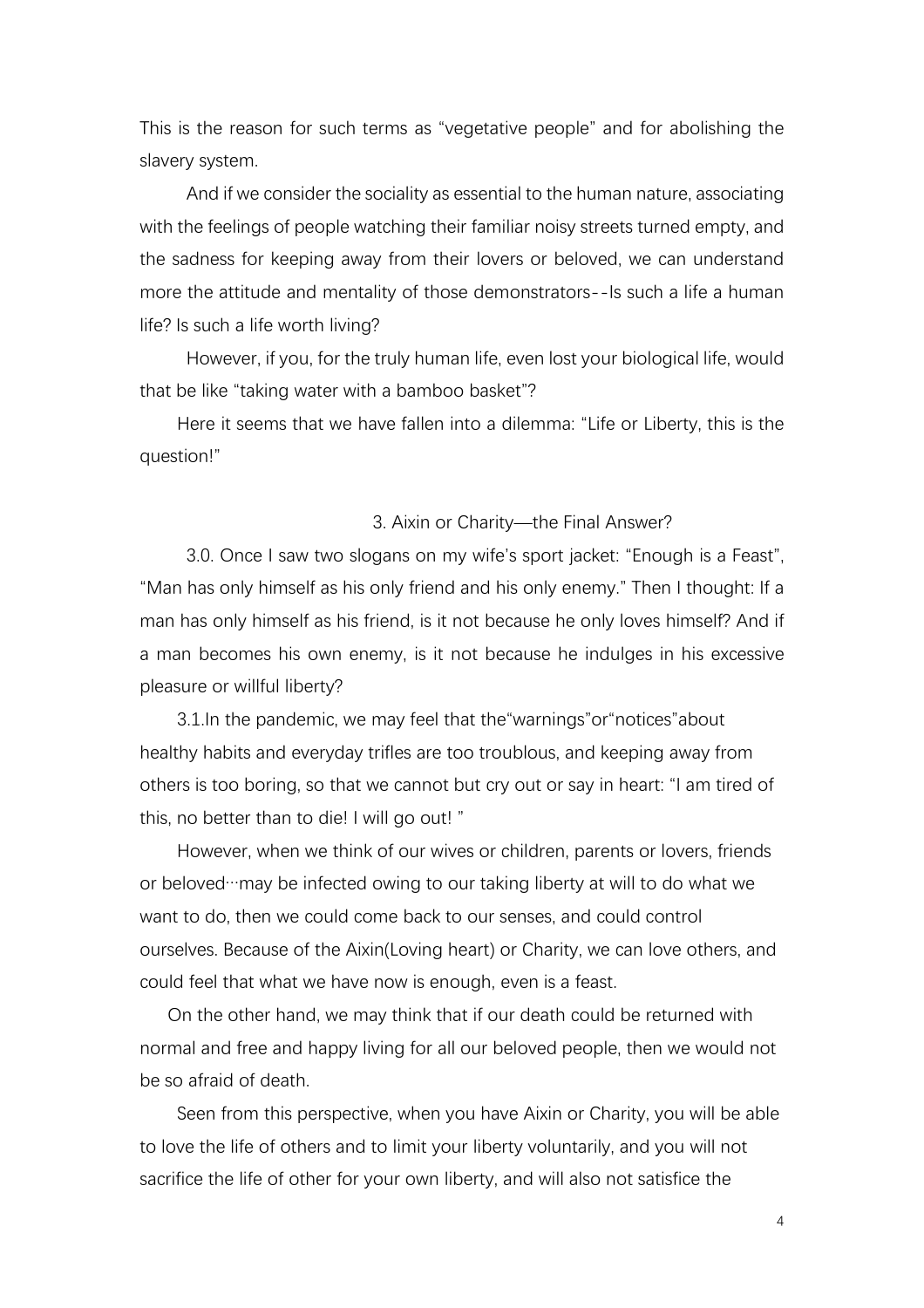liberty of others for your own life, not mention for some other advantages or interests.

3.2.In fact, not only the life , but also the liberty is a whole. When you see somebody being deprived of lawful liberty and make no reaction to that, your own liberty is already in danger.

 Therefore, to deprive somebody of his/her lawful liberty means actually to deprive the whole community of their liberty, or to deprive each person of his/her liberty. Correspondingly, to respect and cherish the liberty of others—of course including the freedom to choose life and to pursue happiness—means in fact to respect and cherish the freedom of the whole community. This respect and cherishing can only come from a loving heart, from Charity.

3.3. So, "Life or Liberty?" this seeming dilemma in fact has a solution, and that is the final solution for countless problems in human life, that is the Aixin or Renai, namely "Charity " or "all-embracing love", which we mentioned in section 1.0.

That means not to "only love yourself"and not to "indulge in your own liberty", but to "love others as yourself"and to "overcome yourself". The loving charity will make life perfect, and make liberty perfect!

This can be expressed also in a poem after Petofi style: "For Life or for Liberty? The decision is so confusing! Having great Love in heart, you can make the both shining!"

## Epilogue

Since the coronavirus pandemic broke out, the whole human family has thirstily been waiting and hoping for some effective medicine or vaccine. While ten months have passed, we still have to be waiting and hoping!

However, love or charity is something that has ever been there deeply in our heart, and we can put into practice immediately!

The Ren (charity) in Confucius'teaching derives from the Heaven's will, according to Dong Zhongshu, a great Confucian scholar( $f \cdot 1$ <sup>st</sup> century BC). And the Love (agape) in Jesus'teaching is God himself, according to St. John, a beloved disciple of Jesus himself. So, Love or Charity has its origin in the